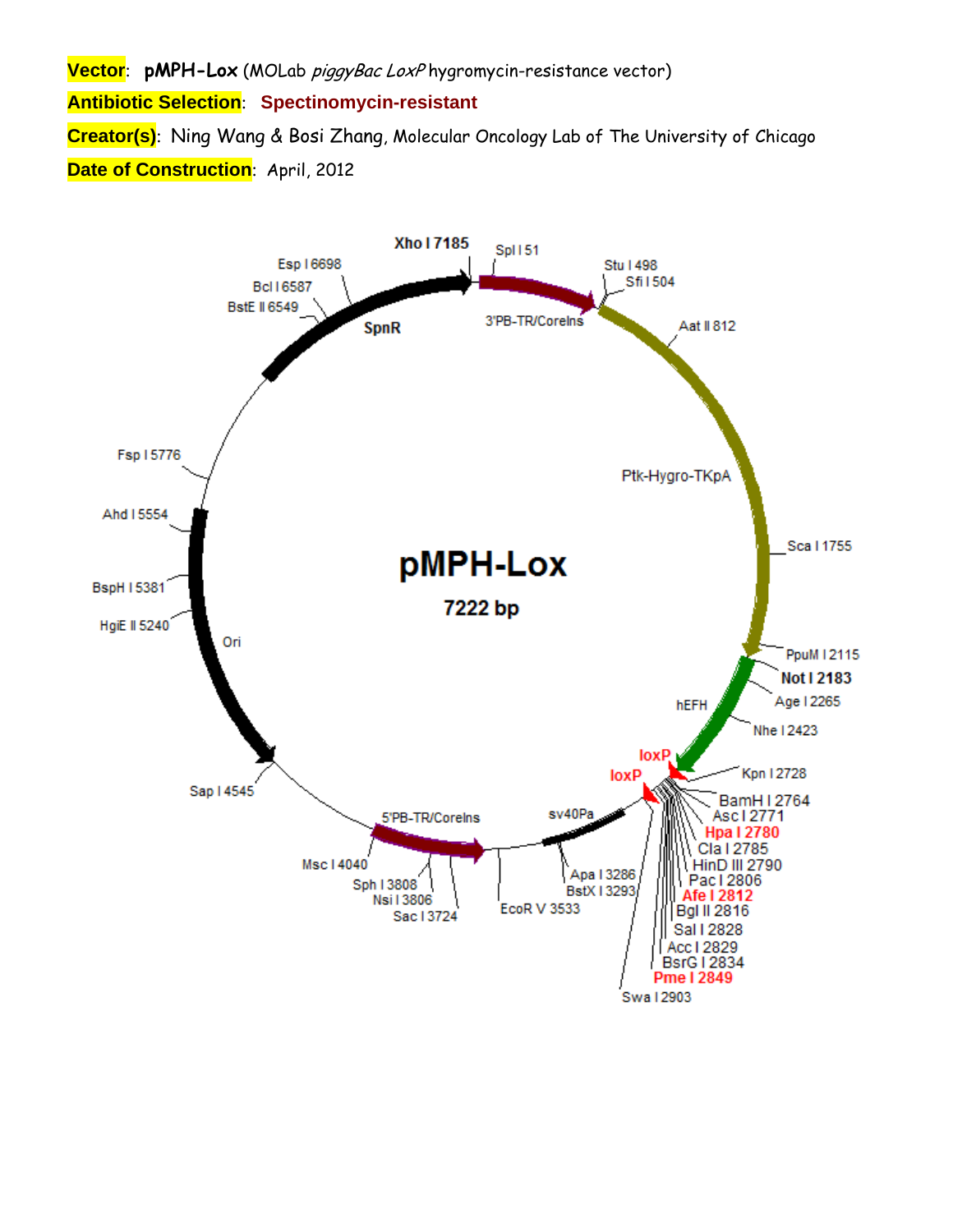## **pMPH-Lox Vector Sequence**

(Spectinomycin-resistant)

CTGCAGAACACGCAGCTAGATTAA<mark>CCCTAGAAAGATAATCATATTGTGACGTACGTTAAAGATAATCATGCGTAAAATTGACG</mark>G GCTCCGGTCCGGCGCTCCCCCCGCATCCCCGAGCCGGCAGCGTGCGGGACAGCCCGGGCACGGGGAAGGTGGCACGGGATCGCTTT CCTCTGAACGCTTCTCGCTGCTCTTTGAGCCTGCAGACACCTGGGGGGATACGGGGAAAAGGCCTCCACGGCCAGACTAGactqctt catccccgtggcccgttgctcgcgtttgctggcggtgtccccggaagaaatatatttgcatgtctttagttctatgatgacacaaac cccgcccagcgtcttgtcattggcgaattcgaacacgcagatgcagtcggggcggcggtcccaggtccacttcgcatattaaggt gacgcgtgtggcctcgaacaccgagcgaccctgcagcgacccgcttaacagcgtcaacagcgtGCCGCAGATCCCGGCAATGAGAT AAAAAGCCTGAACTCACCGCGACGTCTGTCGAGAAGTTTCTGATCGAAAAGTTCGACAGCGTCTCCGACCTGATGCAGCTCTCG GAGGGCGAAGAATCTCGTGCTTTCAGCTTCGATGTAGGAGGCGTGGATATGTCCTGCGGGTAAATAGCTGCGCCGATGGTTTCTAC AAAGATCGTTATGTTTATCGGCACTTTGCATCGGCCGCGCTCCCGATTCCGGAAGTGCTTGACATTGGGGAATTCAGCGAGAGCCTG GAGGCCATGGATGCGATCGCTGCGGCCGATCTTAGCCAGACGAGCGGGTTCGGCCCATTCGGACCGCAAGGAATCGGTCAATACACT GCGCAGGCTCTCGATGAGCTGATGCTTTGGGCCGAGGACTGCCCCGAAGTCCGGCACCTCGTGCACGCGGATTTCGGCTCCAACAAT GTCCTGACGGACAATGGCCGCATAACAGCGGTCATTGACTGGAGCGAGGCGATGTTCGGGGATTCCCAATACGAGGTCGCCAACATC TTCTTCTGGAGGCCGTGGTTGGCTTGTATGGAGCAGCAGACGCGCTACTTCGAGCGGAGGCATCCGGAGCTTGCAGGATCGCCGCGG CTCCGGGCGTATATGCTCCGCATTGGTCTTGACCAACTCTATCAGAGCTTGGTTGACGGCAATTTCGATGATGCAGCTTGGGCGCAG GGTCGATGCGACGCAATCGTCCGATCCGGAGCCGGGACTGTCGGGCGTACAAAATCGCCCGCAGAAGCGCGGCCGTCTGGACCGAT GGCTGTGTAGAAGTACTCGCCGATAGTGGAAACCGACGCCCCAGCACTCGTCCGAGGGCAAAGGAA<mark>TAG</mark>gggagatgggggaggcta actgaaacacggaaggagacaataccggaaggaacccgcgctatgacggcaataaaaagacagaataaaacgcacgggtgttgggtc gtttgttcataaacqcqqqqttcqqtcccaqqqctqqcactctqtcqataccccaccqaqaccccattqqqqccaatacqcccqcqt cactggccccgtgggttagggacggggtcccccatggggaatggtttatggttcgtgggggttattattttgggcgttgcgtggggt ctggtGCGGCCGCTCCGGTGCCCGTCAGTGGGCAGAGCGCACATCGCCCACAGTCCCCGAGAAGTTGGGGGGAGGGTCGGCAATTG AACCGGTGCCTAGAGAAGGTGGCGCGGGGTAAACTGGGAAAGTGATGTCGTGTACTGGCTCCGCCTTTTTCCCGAGGGTGGGGAGA ACCGTATATAAGTGCAGTAGTCGCCGTGAACGTTCTTTTTCGCAACGGGTTTGCCGCCAGAACACAGCTG<mark>AAGCTAGCTT</mark>CGAGGGG CTCGCATCTCTCCTTCACGCGCCCCCCCCCCTACCTGAGGCCGCCATCCACGCCGGTTGAGTCGCGTTCTGCCGCCTCCCGCCTGTG GTGCCTCCTGAACTGCGTCCGCCGTCTAGGTAAGTTTAAAGCTCAGGTCGAGACCGGGCCTTTGTCCGGCGCTCCCTTGGAGCCTAC GATCCAAGCTGTGACCGGCGCCTACCGTACCATAACTTCGTATAGCATACATTATACGAAGTTAT <mark>GGATCC</mark>GGCGCGCCGTTAACAT CGATAAGCTTCCGCGGTTAATTAAAGCGCTagatctGAATTCGTCGACTGTACAACGCGTGTTTAAAC<mark>TTCGAA</mark> F<mark>CATATG</mark>ATTTAAATGATCTAACTAACTAAACTTGTTTATTGCANCTTATAATGGTTACAAATAAAG **CATACATTATACGAAGTTAT** CAATAGCATCACAAATTTCACAAATAAAGCATTTTTTCACTGCATTCTAGTTGTGGTTTGTCCAAACTCATCAATGTATCTTATCA TGTCTGGAATGACTCAAATGATGTCAATTAGTCTATCAGAAGCTCATCTGGTCTCCCTTCCGGGGGACAAGACATCCCTGTTTAATA TTTAAACAGCAGTGTTCCCAAACTGGGTTCTTATATCCCTTGCTCTGGTCAACCAGGTTGCAGGGTTTCCTGTCCTCACAGGAACGA AGTCCCTAAAGAAACAGTGGCAGCCAGGTTTAGCCCCGGAATTGACTGGATTCCTTTTTTAGGGCCCATTGGTATGGCTTTTTCCCC GTATCCCCCCAGGTGTCTGCAGGCTCAAAGAGCAGCGAGAAGCGTTCAGAGGAAAGCGATCCCGTGCCACCTTCCCCGTGCCCGGGC CACGTAAGTAGAACATGAAATAACAATATAATTATCGTATGAGTTAAATCTTAAAAGTCACGTAAAAGATAATCATGCGTCATTTTG ACTCACGCGGTCGTTATAGTTCAAAATCAGTGACACTTACCGCATTGACAAGCACGCCTCACGGGAGCTCCAAGCGGCGACTGAGAT **TTTTCTAGGG**TTAATCTAGCTGCATCAGGATCATATCGTCGGGTCTTTTTTCATCGCCCAAGCTGGCGCTATCTGGGCATCGGGGAG GAAGAAGCCCGTGCCTTTTCCCGCGAGGTTGAAGCGGCATGGAAAGAGTTTGCCGAGGATGACTGCTGCTGCATTGACGTTGAGCGA AAACGARAADA TERRATI AAAA TERRATI AAAA TERRATI AAAA HADADA AAAAA AAAAA DEGGARAA DEGGARAA DEGGARAA TERRATI AAA A AGTTCGTCGGGGCTTTTCCGGACACAGTTCCGGATGGTCAGCCCGAAGCGCATCAGCAACCCGAACAATACCGGCGACAGCCGGAAC AAATGGACATGGATACCCCGTGAGTTACCCGGCGGGCGCGCTTGGCGTAATCATGGTCATAGCTGTTTCCTGTGTGAAATTGTTATC CGTTGCGCTCACTGCCCGCTTTCCAGTCGGGAAACCTGTCGTGCCAGCTGCATTAATGAATCGGCCAACGCGGGGGAGAGGCGGTT AAAAGGCCGCGTTGCTGGCGTTTTTCCATAGGCTCCGCCCCCCTGACGAGCATCACAAAAATCGACGCTCAAGTCAGAGGTGGCGAA ACCCGACAGGACTATAAAGATACCAGGCGTTTCCCCCTGGAAGCTCCCTCGTGCGCTCTCCTGTTCCGACCCTGCCGCTTACCGGAT ACCTGTCCGCCTTTCTCCCTTCGGGAAGCGTGGCGCTTTCTCATAGCTCACGCTGTAGGTATCTCAGTTCGGTGTAGGTCGTTCGCT CCAAGCTGGGCTGTGTGCACGAACCCCCCGTTCAGCCCGACCGCTGCGCCTTATCCGGTAACTATCGTCTTGAGTCCAACCCGGTAA GACACGACTTATCGCCACTGGCAGCAGCCACTGGTAACAGGATTAGCAGAGCGAGGTATGTAGGCGGTGCTACAGAGTTCTTGAAGT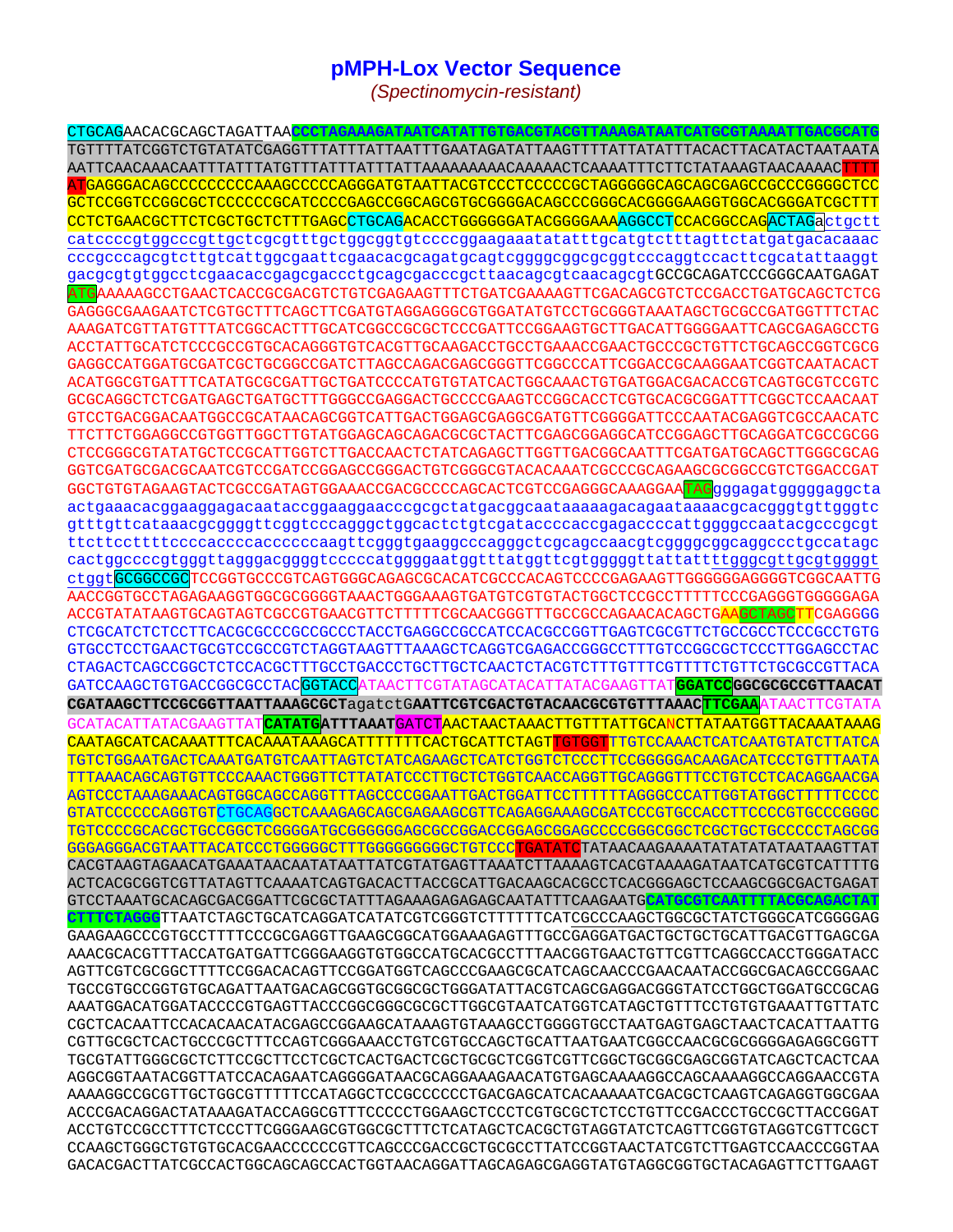GGTGGCCTAACTACGGCTACACTAGAAGGACAGTATTTGGTATCTGCGCTCTGCTGAAGCCAGTTACCTTCGGAAAAAGAGTTGGTA GCTCTTGATCCGGCAAACAAACCACCGCTGGTAGCGGTGGTTTTTTTGTTTGCAAGCAGCAGATTACGCGCAGAAAAAAAGGATCTC AAGAAGATCCTTTGATCTTTTCTACGGGGTCTGACGCTCAGTGGAACGAAAACTCACGTTAAGGGATTTTGGTCATGAGATTATCAA AAAGGATCTTCACCTAGATCCTTTTAAATTAAAAATGAAGTTTTAAATCAATCTAAAGTATATATGAGTAAACTTGGTCTGACAGTT ACCAATGCTTAATCAGTGAGGCACCTATCTCAGCGATCTGTCTATTTCGTTCATCCATAGTTGCCTGACTCCCCGTCGTGTAGATAA CTACGATACGGGAGGGCTTACCATCTGGCCCCAGTGCTGCAATGATACCGCGAGACCCACGCTCACCGGCTCCAGATTTATCAGCAA TAAACCAGCCAGCCGGAAGGGCCGAGCGCAGAAGTGGTCCTGCAACTTTATCCGCCTCCATCCAGTCTATTAATTGTTGCCGGGAAG CTAGAGTAAGTAGTTCGCCAGTTAATAGTTTGCGCAACGTTGTTGCCATTGCTACAGGCATCGTGGTGTCACGCTCGTCGTTTGGTA TGGCTTCATTCAGCTCCGGTTCCCAACGATCAAGGCGAGTTACATGATCCCCCATGTTGTGCAAAAAAGCGGTTAGCTCCTTCGGTC CTCCGATCGTTGTCAGAAGTAAGTTGGCCGCAGTGTTATCACTCATGGTTATGGCAGCACTGCATAATTCTCTTACTGTCATGCCAT CCGTAAGATGCTTTTCTGTGACTGGTG<mark>AGT</mark>GTACCAGCCAGGACAGAAATGCCTCGACTTCGCTGCTACCCAAGGTTGCCGGGTGAC GCACACCGTGGAAACGGATGAAGGCACGAACCCAGTGGACATAAGCCTGTTCGGTTCGTAAGCTGTAATGCAAGTAGCGT**ATG**CGCT CACGCAACTGGTCCAGAACCTTGACCGAACGCAGCGGTGGTAACGGCGCAGTGGCGGTTTTCATGGCTTGTTATGACTGTTTTTTTG GGGTACAGTCTATGCCTCGGGCATCCAAGCAGCAAGCGCGTTACGCCGTGGGTCGATGTTTGATGTTATGGAGCAGCAACGATGTTA CGCAGCAGGGCAGTCGCCCTAAAACAAAGTTAAACATTATGAGGGAAGCGGTGATCGCCGAAGTATCGACTCAACTATCAGAGGTAG TTGGCGTCATCGAGCGCCATCTCGAACCGACGTTGCTGGCCGTACATTTGTACGGCTCCGCAGTGGATGGCGGCCTGAAGCCACACA GTGATATTGATTTGCTGGTTACGGTGACCGTAAGGCTTGATGAAACAACGCGGCGAGCTTTGATCAACGACCTTTTGGAAACTTCGG CTTCCCCTGGAGAGAGCGAGATTCTCCGCGCTGTAGAAGTCACCATTGTTGTGCACGACGACATCATTCCGTGGCGTTATCCAGCTA AGCGCGAACTGCAATTTGGAGAATGGCAGCGCAATGACATTCTTGCAGGTATCTTCGAGCCAGCCACGATCGACATTGATCTGGCTA TCTTGCTGACAAAAGCAAGAGAACATAGCGTTGCCTTGGTAGGTCCAGCGGCGGAGGAACTCTTTGATCCGGTTCCTGAACAGGATC TATTTGAGGCGCTAAATGAAACCTTAACGCTATGGAACTCGCCGCCCGACTGGGCTGGCGATGAGCGAAATGTAGTGCTTACGTTGT CCCGCATTTGGTACAGCGCAGTAACCGGCAAAATCGCGCCGAAGGATGTCGCTGCCGACTGGGCAATGGAGCGCCTGCCGGCCCAGT ATCAGCCCGTCATACTTGAAGCTAGACAGGCTTATCTTGGACAAGAAGAAGATCGCTTGGCCTCGCGCGCAGATCAGTTGGAAGAAT TTGTCCACTACGTGAAAGGCGAGATCACCAAGGTAGTCGGCAAATAACCCTCGAGCCACCCA**TGA**CCAAAATCCCTTAACGTGAGTT A

## **Unique enzymes in pMPH-Lox:**

|                   |                        |      | Bcl I                  | T GATC, A   |      | 6587                            |         |                                               |
|-------------------|------------------------|------|------------------------|-------------|------|---------------------------------|---------|-----------------------------------------------|
| BsiW I            | C`GTAC, G              | 51   | Blp I                  | GC `TNA, GC |      | 6698                            |         |                                               |
| Spl I             | $C$ $GTAC$ , $G$       | 51   | Esp I                  | GC `TNA, GC |      | 6698                            |         |                                               |
| Stu I             | AGG CCT                | 498  | PaeR7 I                | $C$ TCGA, G |      | 7185                            |         |                                               |
| Sfi I             | GGCCN, NNN NGGCC 504   |      | Xho I                  | $C$ TCGA, G |      | 7185                            |         |                                               |
| Aat II            | G, ACGT `C             | 812  | Number of enzymes = 55 |             |      |                                 |         |                                               |
| BsmB I            | CGTCTC 7/11            | 853  |                        |             |      |                                 |         |                                               |
| Sca I             | AGT ACT                | 1755 |                        |             |      |                                 |         | The following enzymes do not cut in pMPH-Lox: |
| Xcm I             | CCANNNN, N`NNNNTGG2096 |      |                        |             |      |                                 |         |                                               |
| PpuM I            | RG`GWC, CY             | 2115 | Afl II                 | Avr II      |      | Bbs I                           | Bbv II  | BsaB I                                        |
| Not I             | GC GGCC, GC            | 2183 | BseR I                 | Bsp1286 I   |      | Bst1107 I                       | Eco72 I | Fse I                                         |
| Mun I             | C`AATT, G              | 2258 | Nru I                  | PflM I      |      | Pml I                           | SnaB I  | Spe I                                         |
| Age I             | A`CCGG, T              | 2265 |                        |             |      |                                 |         |                                               |
| Nhe I             | G`CTAG, C              | 2423 |                        |             |      |                                 |         |                                               |
| Bsu36 I           | CC TNA, GG             | 2472 |                        |             |      | pMPH-Lox: sites sorted by name: |         |                                               |
| Kas I             | G`GCGC, C              | 2715 |                        |             |      |                                 |         |                                               |
| Nar I             | GG CG, CC              | 2716 | Aat II                 | (1)         | 812  |                                 |         |                                               |
| Ehe I             | GGC GCC                | 2717 | Acc I                  | (1)         | 2829 |                                 |         |                                               |
| Bbe I             | G, GCGC C              | 2719 | Acc65 I                | (1)         | 2724 |                                 |         |                                               |
| Acc65 I           | G`GTAC, C              | 2724 | Aci I                  | (92)        | 315  | 336                             | 348     | 370                                           |
| Asp718            | $G$ $GTAC$ , $C$       | 2724 |                        |             | 393  | 555                             | 612     | 662                                           |
| Kpn I             | G, GTAC `C             | 2728 |                        |             | 667  | 738                             | 762     | 804                                           |
| BamH I            | G`GATC, C              | 2764 |                        |             | 928  | 993                             | 1060    | 1110                                          |
| Asc I             | GG`CGCG, CC            | 2771 |                        |             | 1130 | 1154                            | 1176    | 1196                                          |
| Hpa I             | GTT   AAC              | 2780 |                        |             | 1373 | 1411                            | 1421    | 1534                                          |
|                   | AT CG, AT              | 2785 |                        |             | 1562 | 1564                            | 1585    | 1714                                          |
| Cla I<br>HinD III | A`AGCT, T              | 2790 |                        |             | 1724 | 1864                            | 1930    | 1997                                          |
|                   |                        | 2806 |                        |             | 2070 | 2182                            | 2186    | 2287                                          |
| Pac I             | TTA, AT`TAA<br>AGC GCT | 2812 |                        |             | 2324 | 2404                            | 2460    | 2463                                          |
| Afe I             |                        |      |                        |             | 2478 | 2509                            | 2516    | 2543                                          |
| Eco47 III         | AGC GCT                | 2812 |                        |             | 2796 | 2798                            | 3400    | 3423                                          |
| Bgl II            | A GATC, T              | 2816 |                        |             | 3445 | 3457                            | 3478    | 3662                                          |
| Sal I             | G`TCGA, C              | 2828 |                        |             | 3695 | 3729                            | 3937    | 3950                                          |
| Acc I             | GT `MK, AC             | 2829 |                        |             | 4099 | 4206                            | 4211    | 4259                                          |
| BsrG I            | T`GTAC, A              | 2834 |                        |             | 4296 | 4351                            | 4454    | 4510                                          |
| Pme I             | CTTT AAAC              | 2849 |                        |             | 4520 | 4544                            | 4587    | 4594                                          |
| Swa I             | ATTT   AAAT            | 2903 |                        |             | 4615 | 4706                            | 4734    | 4861                                          |
| Bsp120 I          | G`GGCC, C              | 3282 |                        |             | 4880 | 5001                            | 5111    | 5246                                          |
| Apa I             | G, GGCC `C             | 3286 |                        |             | 5255 | 5617                            | 5708    | 5899                                          |
| BstX I            | CCAN, NNNN `NTGG       | 3293 |                        |             | 5945 | 6212                            | 6232    | 6400                                          |
| ECOR V            | GAT ATC                | 3533 |                        |             | 6497 | 6509                            | 6576    | 6639                                          |
| Sac I             | G, AGCT `C             | 3724 |                        |             | 6835 | 6838                            | 6916    | 6963                                          |
| Nsi I             | A, TGCA`T              | 3806 | Afe I                  | (1)         | 2812 |                                 |         |                                               |
| Sph I             | G, CATG C              | 3808 | Afl III                | (3)         | 699  | 2840                            | 4661    |                                               |
| Msc I             | TGG   CCA              | 4040 | Age I                  | (1)         | 2265 |                                 |         |                                               |
| Sap I             | GCTCTTC 8/11           | 4545 | Aha II                 | (4)         | 809  | 1777                            | 2716    | 6443                                          |
| Ear I             | CTCTTC 7/10            | 4545 | Ahd I                  |             | 5554 |                                 |         |                                               |
| HgiE II           | ACCNNNNNNGGT -1/135240 |      | Alu I                  | (1)<br>(33) | 16   | 865                             | 897     | 939                                           |
| BspH I            | T CATG, A              | 5381 |                        |             | 1324 | 1549                            | 1614    | 1643                                          |
| Ahd I             | GACNN, N`NNGTC         | 5554 |                        |             | 2417 | 2423                            | 2427    | 2565                                          |
| Fsp I             | TGC GCA                | 5776 |                        |             | 2706 | 2792                            | 3088    | 3722                                          |
| BstE II           | G`GTNAC, C             | 6549 |                        |             |      | 3891                            |         |                                               |
|                   |                        |      |                        |             | 3848 |                                 | 4326    | 4421                                          |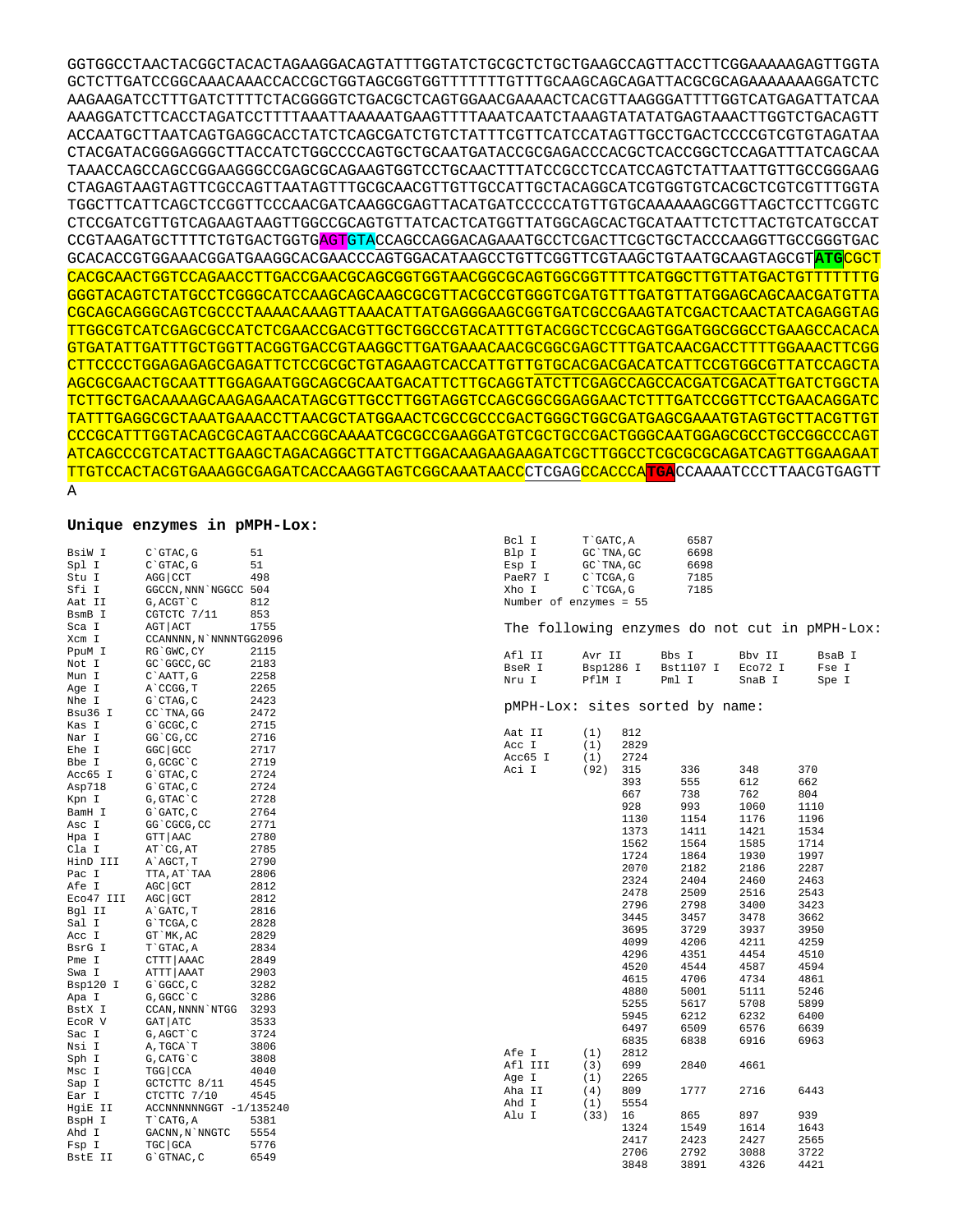|                 |             | 4485         | 4603        | 4829         | 4919         |                   |            | 1514         | 1562         | 1565         | 1641         |
|-----------------|-------------|--------------|-------------|--------------|--------------|-------------------|------------|--------------|--------------|--------------|--------------|
|                 |             | 4965         | 5222        | 5743         | 5843         |                   |            | 1725         | 2056         | 2071         | 2183         |
|                 |             | 5906         | 6153        | 6583         | 6697         |                   |            | 2186         | 2404         | 2463         | 2478         |
|                 |             | 7069         |             |              |              |                   |            | 2509         | 3241         | 3340         | 3407         |
| Alw I           | (18)        | 434<br>1672  | 762<br>2694 | 1245         | 1563<br>2771 |                   |            | 3458<br>3849 | 3465<br>3951 | 3468<br>3982 | 3730         |
|                 |             | 3360         | 3864        | 2760<br>5223 | 5309         |                   |            | 4100         | 4212         | 4259         | 3985<br>4486 |
|                 |             | 5309         | 5406        | 5407         | 5871         |                   |            | 4567         | 4585         | 4588         | 4706         |
|                 |             | 6848         | 6877        |              |              |                   |            | 4861         | 5004         | 5069         | 5072         |
| AlwN I          | (2)         | 2079         | 5077        |              |              |                   |            | 5278         | 5606         | 5945         | 5972         |
| Apa I           | (1)         | 3286         |             |              |              |                   |            | 6067         | 6210         | 6295         | 6339         |
| ApaL I          | (4)         | 1065         | 1367        | 4975         | 6664         |                   |            | 6355         | 6510         | 6577         | 6727         |
| Apo I           | (7)         | 175          | 233         | 635          | 1028         |                   |            | 6836         | 6916         | 7013         |              |
|                 |             | 2822         | 2972        | 7132         |              | Bsp120 I          | (1)        | 3282         |              |              |              |
| Asc I           | (1)         | 2771         |             |              |              | BspH I            | (1)        | 5381         |              |              |              |
| Ase I           | (5)         | 122          | 4197        | 4432         | 4491         | BspM I            | (2)        | 1098         | 6736         |              |              |
|                 |             | 5726<br>2724 |             |              |              | BspM II           | (5)        | 1006<br>4119 | 1543         | 1679         | 4107         |
| Asp718<br>Ava I | (1)<br>(11) | 339          | 377         | 403          | 770          | Bsr I             | (21)       | 1270         | 1435         | 2095         | 2300         |
|                 |             | 2232         | 2334        | 3388         | 3414         |                   |            | 2321         | 3159         | 3269         | 4090         |
|                 |             | 3452         | 6281        | 7185         |              |                   |            | 4462         | 5068         | 5081         | 5195         |
| Ava II          | (12)        | 355          | 669         | 676          | 1193         |                   |            | 5601         | 5719         | 5762         | 6029         |
|                 |             | 1734         | 1939        | 2115         | 3437         |                   |            | 6124         | 6189         | 6927         | 7023         |
|                 |             | 5692         | 5914        | 6188         | 6829         |                   |            | 7045         |              |              |              |
| BamH I          | (1)         | 2764         |             |              |              | BsrB I            | (7)        | 350          | 1176         | 1534         | 2188         |
| Ban I           | (8)         | 1359         | 2193        | 2268         | 2524         |                   |            | 3445         | 4353         | 4594         |              |
|                 |             | 2715         | 2724        | 4405         | 5502         | BsrD I            | (5)        | 782          | 5615         | 5789         | 6738         |
| Ban II          | (6)         | 347          | 2053        | 2439         | 3286         |                   |            | 7031         |              |              |              |
| Bbe I           |             | 3452<br>2719 | 3724        |              |              | BsrG I            | (1)        | 2834<br>2771 | 4300         | 7113         |              |
| Bbv I           | (1)<br>(21) | 25           | 337         | 340          | 398          | BssH II<br>BssS I | (3)<br>(3) | 885          | 1364         | 4834         |              |
|                 |             | 742          | 874         | 1132         | 1525         | BstB I            | (2)        | 639          | 2855         |              |              |
|                 |             | 1652         | 2067        | 3252         | 3351         | BstE II           | (1)        | 6549         |              |              |              |
|                 |             | 5080         | 5083        | 5289         | 5983         | BstN I            | (17)       | 291          | 477          | 674          | 1944         |
|                 |             | 6221         | 6306        | 6350         | 6366         |                   |            | 2047         | 3187         | 3245         | 3317         |
|                 |             | 6738         |             |              |              |                   |            | 3503         | 4081         | 4248         | 4401         |
| Bcl I           | (1)         | 6587         |             |              |              |                   |            | 4689         | 4810         | 4823         | 6043         |
| Bcn I           | (20)        | 341          | 342         | 405          | 406          |                   |            | 6620         |              |              |              |
|                 |             | 565          | 772         | 773          | 1572         | BstU I            | (38)       | 545          | 667          | 701          | 806          |
|                 |             | 1688         | 2580        | 3108         | 3257         |                   |            | 995          | 1130         | 1241         | 1307         |
|                 |             | 3390         | 3391        | 3454         | 3455         |                   |            | 1373         | 1522         | 1564         | 1724         |
|                 |             | 4294         | 5042        | 5738         | 6085         |                   |            | 1866         | 1930<br>2501 | 1999<br>2773 | 2287         |
| Bfa I           | (17)        | 17<br>2273   | 28<br>2424  | 318<br>2550  | 513<br>2612  |                   |            | 2456<br>2842 | 3662         | 3768         | 2798<br>3939 |
|                 |             | 2814         | 3007        | 3475         | 3834         |                   |            | 4099         | 4302         | 4508         | 4510         |
|                 |             | 3845         | 5156        | 5409         | 5744         |                   |            | 4708         | 5289         | 5619         | 6303         |
|                 |             | 7070         |             |              |              |                   |            | 6576         | 6641         | 6704         | 6997         |
| Bgl I           | (3)         | 504          | 5674        | 7021         |              |                   |            | 7113         | 7115         |              |              |
| Bgl II          | (1)         | 2816         |             |              |              | BstX I            | (1)        | 3293         |              |              |              |
| Blp I           | (1)         | 6698         |             |              |              | BstY I            | (9)        | 766          | 2698         | 2764         | 2816         |
| Bpm I           | (4)         | 1453         | 1507        | 5624         | 6641         |                   |            | 5302         | 5313         | 5399         | 5411         |
| Bsa I           | (4)         | 1967         | 2568        | 3102         | 5615         |                   |            | 6870         |              |              |              |
| BsaA I          | (3)         | 3571         | 3629        | 7146         |              | Bsu36 I           | (1)        | 2472         |              |              |              |
| BsaH I          | (4)         | 809          | 1777        | 2716         | 6443         | Cac8 I            | (47)       | 333          | 384          | 391          | 467          |
| BsaJ I          | (45)        | 289<br>403   | 290<br>476  | 339<br>502   | 340<br>529   |                   |            | 543<br>1311  | 553<br>1371  | 759<br>1551  | 1110<br>1714 |
|                 |             | 562          | 672         | 770          | 1137         |                   |            | 1950         | 1997         | 2053         | 2075         |
|                 |             | 1338         | 1493        | 1562         | 1793         |                   |            | 2425         | 2439         | 2460         | 2623         |
|                 |             | 1942         | 1943        | 2045         | 2046         |                   |            | 2651         | 2773         | 3328         | 3404         |
|                 |             | 2098         | 2121        | 2335         | 2599         |                   |            | 3411         | 3462         | 3709         | 3806         |
|                 |             | 2796         | 3106        | 3254         | 3315         |                   |            | 3893         | 4047         | 4298         | 4302         |
|                 |             | 3388         | 3451        | 3452         | 3501         |                   |            | 4454         | 4483         | 4592         | 4678         |
|                 |             | 3502         | 3969        | 4080         | 4400         |                   |            | 4715         | 5275         | 5666         | 6299         |
|                 |             | 4821         | 6074        | 6097         | 6280         |                   |            | 6476         | 6581         | 6761         | 6930         |
|                 |             | 6311         | 6618        | 6682         | 6821         |                   |            | 7036         | 7040         | 7115         |              |
| BsaW I          | (14)        | 7163<br>352  | 1006        | 1543         | 1679         | Cfr10 I           | (12) 382   | 2621         | 1123<br>2712 | 2265<br>3409 | 2489<br>4160 |
|                 |             | 1852         | 2190        | 2265         | 3439         |                   |            | 4184         | 5634         | 6985         | 7038         |
|                 |             | 4107         | 4119        | 4867         | 5014         | Cla I             | (1)        | 2785         |              |              |              |
|                 |             | 5845         | 6855        |              |              | Csp6 I            | (11)       | 52           | 1701         | 1754         | 2315         |
| Bsg I           | (2)         | 2383         | 4211        |              |              |                   |            | 2725         | 2835         | 6035         | 6268         |
| BsiC I          | (2)         | 639          | 2855        |              |              |                   |            | 6481         | 6489         | 6972         |              |
| BsiE I          | (11)        | 993          | 1128        | 1149         | 1158         | Dde I             | (9)        | 1163         | 2472         | 2566         | 2617         |
|                 |             | 1728         | 2186        | 3666         | 4577         |                   |            | 3736         | 4936         | 5345         | 5511         |
|                 |             | 5001         | 5924        | 6770         |              |                   |            | 6698         |              |              |              |
| BsiHKA I        | (5)         | 1069         | 1371        | 3724         | 4979         | Dpn I             | $(34)$ 429 |              | 768          | 830          | 963          |
|                 |             | 6668         |             |              |              |                   |            | 1148         | 1161         | 1251         | 1558         |
| BsiW I          | (1)         | 51           |             |              |              |                   |            | 1678         | 2700         | 2766         | 2818         |
| Bsm I           | (2)         | 3002         | 3806        |              |              |                   |            | 2909<br>5304 | 3366         | 3859         | 5229         |
| BsmA I          | (6)         | 852          | 1839        | 1968         | 2569         |                   |            |              | 5315         | 5323         | 5401         |
| BsmB I          | (1)         | 3101<br>853  | 5616        |              |              |                   |            | 5413<br>5923 | 5518<br>6406 | 5859<br>6589 | 5877<br>6769 |
| BsmF I          | (16)        | 281          | 291         | 410          | 545          |                   |            | 6779         | 6854         | 6872         | 7100         |
|                 |             | 655          | 1702        | 1925         | 2101         |                   |            | 7121         | 7159         |              |              |
|                 |             | 2122         | 2214        | 3124         | 3207         | DpnII             | (34)       | 427          | 766          | 828          | 961          |
|                 |             | 3381         | 3500        | 3510         | 6945         |                   |            | 1146         | 1159         | 1249         | 1556         |
| BsoF I          | (67)        | 14           | 326         | 329          | 336          |                   |            | 1676         | 2698         | 2764         | 2816         |
|                 |             | 387          | 454         | 663          | 731          |                   |            | 2907         | 3364         | 3857         | 5227         |
|                 |             | 762          | 863         | 940          | 993          |                   |            | 5302         | 5313         | 5321         | 5399         |
|                 |             | 1121         | 1152        | 1155         | 1411         |                   |            | 5411         | 5516         | 5857         | 5875         |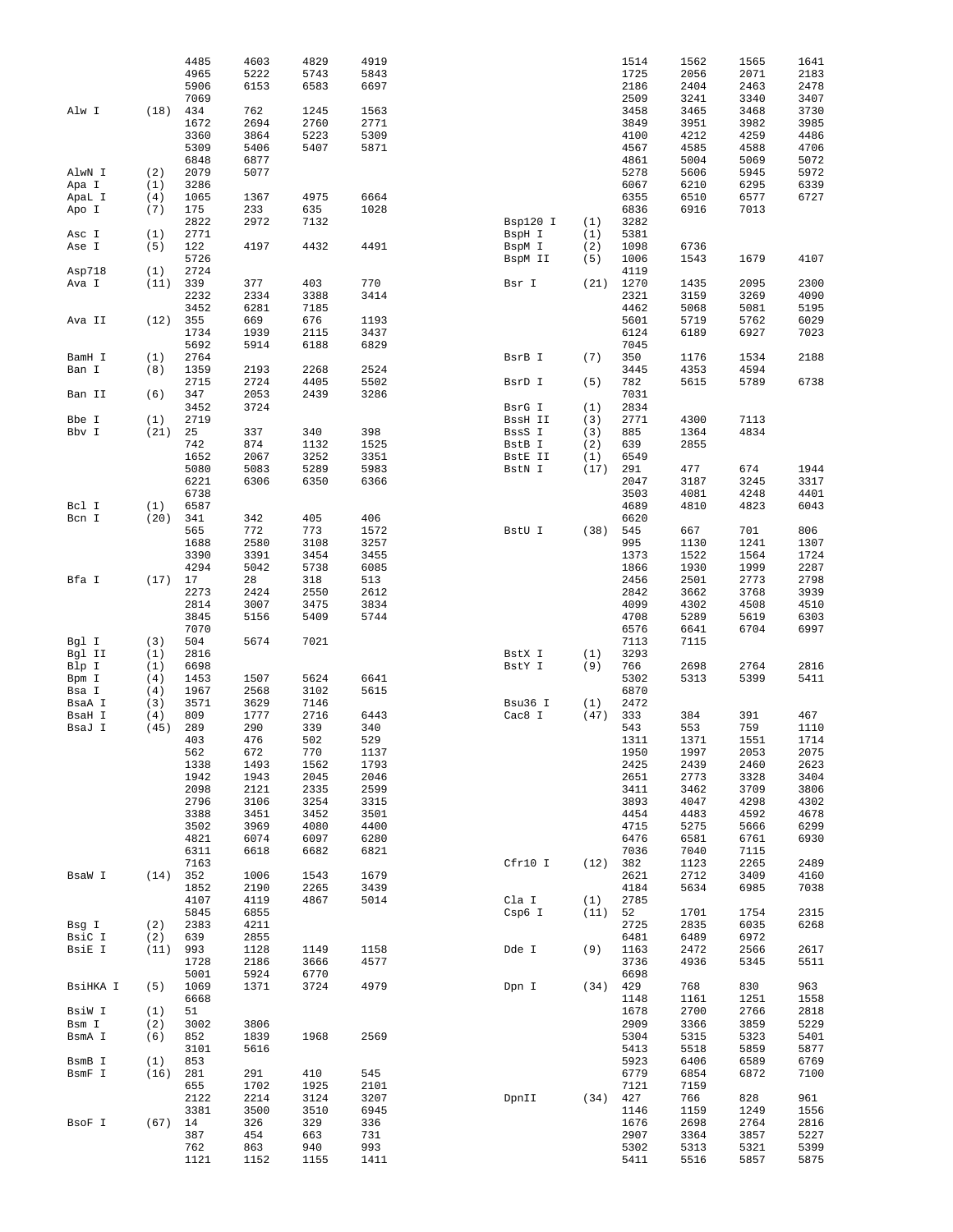|                     |            | 5921         | 6404         | 6587         | 6767         |          |            | 6885         | 6979         | 6999         | 7034         |
|---------------------|------------|--------------|--------------|--------------|--------------|----------|------------|--------------|--------------|--------------|--------------|
|                     |            | 6777         | 6852         | 6870         | 7098         |          |            | 7115         | 7117         |              |              |
|                     |            | 7119         | 7157         |              |              | HinC II  | (5)        | 752          | 1621         | 2780         | 2830         |
| Dra I               | (6)        | 2561         | 2849         | 2903         | 3136         |          |            | 3183         |              |              |              |
|                     |            | 5420         | 5439         |              |              | Hind II  | (5)        | 752          | 1621         | 2780         | 2830         |
| Dra III             | (5)        | 1073         | 1366         | 6098         | 6526         |          |            | 3183         |              |              |              |
|                     |            | 7146         |              |              |              | HinD III | (1)        | 2790         |              |              |              |
| Drd I               | (4)        | 1289         | 1670         | 3740         | 4769         | Hinf I   | (18)       | 881          | 1003         | 1203         | 1454         |
| Dsa I               | (11)       | 502          | 529          | 1137         | 1493         |          |            | 2496         | 2615         | 3057         | 3269         |
|                     |            | 1562         | 2098         | 2121         | 2796         |          |            | 3655         | 3763         | 4024         | 4496         |
|                     |            | 6097         | 6311         | 6682         |              |          |            | 4561         | 4636         | 5032         | 5549         |
| Eae I               | (10)       | 505          | 990          | 1155         | 1408         |          |            | 6420         | 6633         |              |              |
|                     |            | 1725         | 2183         | 4038         | 4500         | HinI I   | (4)        | 809          | 1777         | 2716         | 6443         |
|                     |            | 5942         | 6476         |              |              | HinP I   | (50)       | 361          | 665          | 942          | 995          |
| Eag I               | (4)        | 990          | 1155         | 1725         | 2183         |          |            | 1239         | 1307         | 1522         | 1649         |
| Ear I               | (1)        | 4545         |              |              |              |          |            | 1722         | 1866         | 2213         | 2285         |
| Eco47 III           | (1)        | 2812         |              |              |              |          |            | 2456         | 2593         | 2688         | 2716         |
| Eco57 I             | (3)        | 2438         | 5208         | 6534         |              |          |            | 2771         | 2773         | 2811         | 3432         |
| ECON I              | (3)        | 2276<br>2076 | 2471<br>2115 | 3277<br>3282 |              |          |            | 3768<br>4300 | 3895<br>4302 | 4138<br>4443 | 4214<br>4508 |
| Eco0109 I<br>ECOR I | (3)<br>(3) | 635          | 1028         | 2822         |              |          |            | 4536         | 4569         | 4839         | 4906         |
| ECOR II             | (17)       | 289          | 475          | 672          | 1942         |          |            | 5006         | 5180         | 5289         | 5682         |
|                     |            | 2045         | 3185         | 3243         | 3315         |          |            | 5775         | 6174         | 6224         | 6301         |
|                     |            | 3501         | 4079         | 4246         | 4399         |          |            | 6453         | 6641         | 6702         | 6729         |
|                     |            | 4687         | 4808         | 4821         | 6041         |          |            | 6883         | 6977         | 6997         | 7032         |
|                     |            | 6618         |              |              |              |          |            | 7113         | 7115         |              |              |
| ECOR V              | (1)        | 3533         |              |              |              | Hpa I    | (1)        | 2780         |              |              |              |
| Ehe I               | (1)        | 2717         |              |              |              | Hpa II   | (49)       | 340          | 353          | 358          | 383          |
| Esp I               | (1)        | 6698         |              |              |              |          |            | 404          | 564          | 771          | 1007         |
| Fnu4H I             | (67)       | 14           | 326          | 329          | 336          |          |            | 1124         | 1357         | 1544         | 1570         |
|                     |            | 387          | 454          | 663          | 731          |          |            | 1680         | 1686         | 1853         | 2191         |
|                     |            | 762          | 863          | 940          | 993          |          |            | 2266         | 2490         | 2578         | 2590         |
|                     |            | 1121         | 1152         | 1155         | 1411         |          |            | 2622         | 2713         | 2768         | 3106         |
|                     |            | 1514         | 1562         | 1565         | 1641         |          |            | 3256         | 3389         | 3410         | 3435         |
|                     |            | 1725         | 2056         | 2071         | 2183         |          |            | 3440         | 3453         | 4108         | 4120         |
|                     |            | 2186         | 2404         | 2463         | 2478         |          |            | 4161         | 4171         | 4185         | 4293         |
|                     |            | 2509         | 3241         | 3340         | 3407         |          |            | 4379         | 4868         | 5015         | 5041         |
|                     |            | 3458         | 3465         | 3468         | 3730         |          |            | 5231         | 5635         | 5669         | 5736         |
|                     |            | 3849         | 3951         | 3982         | 3985         |          |            | 5846         | 6083         | 6856         | 6986         |
|                     |            | 4100         | 4212         | 4259         | 4486         |          |            | 7039         |              |              |              |
|                     |            | 4567         | 4585         | 4588         | 4706         | Hph I    | (12)       | 706          | 794          | 2048         | 4069         |
|                     |            | 4861         | 5004         | 5069         | 5072         |          |            | 5398         | 5625         | 6039         | 6097         |
|                     |            | 5278         | 5606         | 5945         | 5972         |          |            | 6413         | 6560         | 6646         | 7153         |
|                     |            | 6067         | 6210         | 6295         | 6339         | Kas I    | (1)        | 2715         |              |              |              |
|                     |            | 6355         | 6510         | 6577         | 6727         | Kpn I    | (1)        | 2728         |              |              |              |
|                     |            | 6836         | 6916         | 7013         |              | Mae I    | (17)       | 17           | 28           | 318          | 513          |
| Fok I               | (19)       | 307          | 359          | 510          | 1154         |          |            | 2273         | 2424         | 2550         | 2612         |
|                     |            | 1527         | 2468         | 3105         | 3432         |          |            | 2814         | 3007         | 3475         | 3834         |
|                     |            | 3484         | 3986         | 4135         | 4267         |          |            | 3845         | 5156         | 5409         | 5744         |
|                     |            | 5520         | 5701         | 5988         | 6120         |          |            | 7070         |              |              |              |
|                     |            | 6273         | 6517         | 7018         |              | Mae II   | (20)       | 50           | 54           | 304          | 809          |
| Fsp I               | (1)        | 5776         |              |              |              |          |            | 1079         | 2062         | 2380         | 2663         |
| Gdi II              | (13)       | 506          | 989          | 991          | 1154         |          |            | 3489         | 3570         | 3628         | 3993         |
|                     |            | 1156<br>2182 | 1407<br>2184 | 1724<br>4501 | 1726<br>5941 |          |            | 4010<br>6469 | 4227<br>6955 | 5364<br>7145 | 5780<br>7214 |
|                     |            | 6475         |              |              |              | Mae III  | $(26)$ 46  |              | 248          | 695          | 1075         |
| Gsu I               | (4)        | 1452         | 1506         | 5625         |              |          |            |              |              |              | 3624         |
| Hae I               | (9)        | 498          |              |              |              |          |            |              |              |              |              |
|                     |            |              |              |              | 6640         |          |            | 2692         | 2708         | 2946         |              |
|                     |            |              | 708          | 1136         | 4040         |          |            | 3684         | 4287         | 5017         | 5080         |
|                     |            | 4076         | 4676         | 4687         | 5139         |          |            | 5196         | 5479         | 5810         | 5868         |
|                     |            | 7108         |              |              |              |          |            | 6021         | 6086         | 6217         | 6304         |
| Hae II              | (12)       | 364          | 2596         | 2719         | 2814         |          |            | 6348         | 6543         | 6549         | 6651         |
|                     |            | 3435<br>4909 | 3898<br>6456 | 4217<br>6886 | 4539<br>7035 | Mbo I    | $(34)$ 427 | 6981         | 7219<br>766  | 828          | 961          |
| Hae III             | $(34)$ 498 |              | 507          | 534          | 708          |          |            | 1146         | 1159         | 1249         | 1556         |
|                     |            | 992          | 1136         | 1157         | 1185         |          |            | 1676         | 2698         | 2764         | 2816         |
|                     |            | 1337         | 1410         | 1492         | 1727         |          |            | 2907         | 3364         | 3857         | 5227         |
|                     |            | 1987         | 2044         | 2077         | 2095         |          |            | 5302         | 5313         | 5321         | 5399         |
|                     |            | 2185         | 2477         | 2582         | 3284         |          |            | 5411         | 5516         | 5857         | 5875         |
|                     |            | 4040         | 4076         | 4502         | 4676         |          |            | 5921         | 6404         | 6587         | 6767         |
|                     |            | 4687         | 4705         | 5139         | 5597         |          |            | 6777         | 6852         | 6870         | 7098         |
|                     |            | 5677         | 5944         | 6478         | 6512         |          |            | 7119         | 7157         |              |              |
|                     |            | 7042         | 7108         |              |              | Mbo II   | $(14)$ 231 |              | 578          | 889          | 1472         |
| Hga I               | (16)       | 89           | 609          | 706          | 738          |          |            | 1475         | 1997         | 3928         | 4533         |
|                     |            | 836          | 1288         | 1527         | 1672         |          |            | 5322         | 5395         | 6745         | 7104         |
|                     |            | 1784         | 2529         | 3635         | 3798         |          |            | 7107         | 7140         |              |              |
|                     |            | 4771         | 5349         | 6097         | 6433         | Mlu I    | (2)        | 699          | 2840         |              |              |
| HgiA I              | (5)        | 1069         | 1371         | 3724         | 4979         | Mme I    | (5)        | 875          | 1409         | 4875         | 5059         |
|                     |            | 6668         |              |              |              |          |            | 7107         |              |              |              |
| HgiE II             | (1)        | 5240         |              |              |              | Mnl I    | (48)       | 103          | 258          | 318          | 446          |
| Hha I               | (50)       | 363          | 667          | 944          | 997          |          |            | 508          | 718          | 865          | 902          |
|                     |            | 1241         | 1309         | 1524         | 1651         |          |            | 1126         | 1333         | 1372         | 1432         |
|                     |            | 1724         | 1868         | 2215         | 2287         |          |            | 1459         | 1482         | 1530         | 1788         |
|                     |            | 2458         | 2595         | 2690         | 2718         |          |            | 1815         | 2241         | 2330         | 2425         |
|                     |            | 2773         | 2775         | 2813         | 3434         |          |            | 2467         | 2521         | 2537         | 3216         |
|                     |            | 3770         | 3897         | 4140         | 4216         |          |            | 3349         | 3477         | 3721         | 3907         |
|                     |            | 4302         | 4304         | 4445         | 4510         |          |            | 3934         | 3964         | 4228         | 4510         |
|                     |            | 4538         | 4571         | 4841         | 4908         |          |            | 4559         | 4769         | 4842         | 5093         |
|                     |            | 5008<br>5777 | 5182<br>6176 | 5291<br>6226 | 5684<br>6303 |          |            | 5493<br>6065 | 5574<br>6289 | 5720<br>6386 | 5926<br>6426 |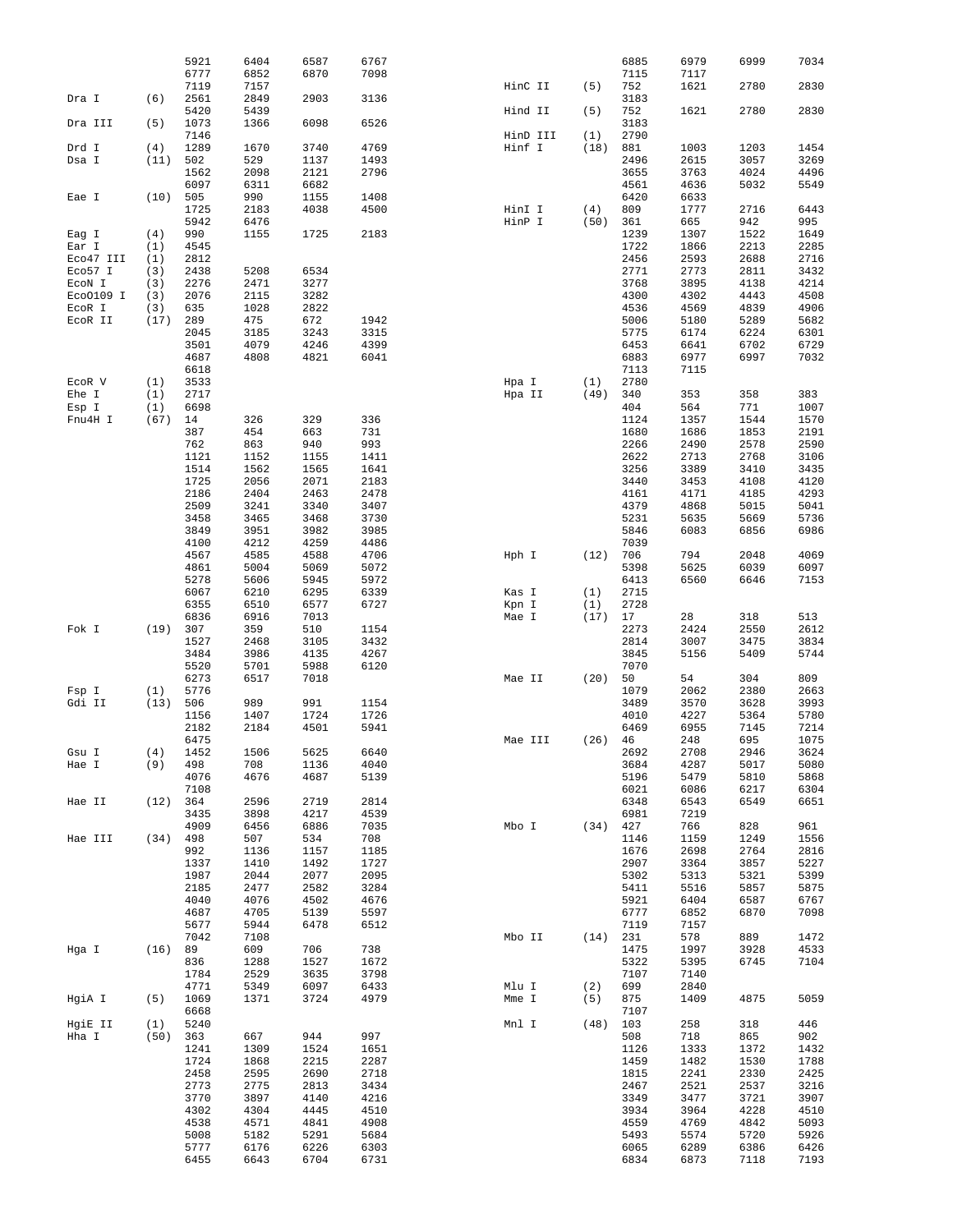| Msc I     | (1)  | 4040          |      |      |      |                         |            | 1146         | 1159  | 1249              | 1556 |
|-----------|------|---------------|------|------|------|-------------------------|------------|--------------|-------|-------------------|------|
| Mse I     | (32) | 22            | 57   | 122  | 138  |                         |            | 1676         | 2698  | 2764              | 2816 |
|           |      | 212           | 691  | 742  | 2560 |                         |            | 2907         | 3364  | 3857              | 5227 |
|           |      | 2779          | 2802 | 2806 | 2848 |                         |            | 5302         | 5313  | 5321              | 5399 |
|           |      | 2902          | 3128 | 3135 | 3612 |                         |            | 5411         | 5516  | 5857              | 5875 |
|           |      | 3619          | 3840 | 4053 | 4197 |                         |            | 5921         | 6404  | 6587              | 6767 |
|           |      | 4432          | 4491 | 5367 | 5419 |                         |            | 6777         | 6852  | 6870              | 7098 |
|           |      | 5424          | 5438 | 5491 | 5726 |                         |            | 7119         | 7157  |                   |      |
|           |      | 5765          | 6382 | 6898 | 7211 | Sau96 I                 | $(25)$ 355 |              | 533   | 669               | 676  |
| Msl I     | (5)  | 528           | 3291 | 5806 | 5965 |                         |            | 1184         | 1193  | 1335              | 1734 |
|           |      | 6661          |      |      |      |                         |            | 1939         | 1985  | 2043              | 2076 |
| Msp I     | (49) | 340           | 353  | 358  | 383  |                         |            | 2094         | 2115  | 2580              | 3282 |
|           |      | 404           | 564  | 771  | 1007 |                         |            | 3283         | 3437  | 5596              | 5675 |
|           |      | 1124          | 1357 | 1544 | 1570 |                         |            | 5692         | 5914  | 6188              | 6829 |
|           |      | 1680          | 1686 | 1853 | 2191 |                         |            | 7041         |       |                   |      |
|           |      | 2266          | 2490 | 2578 | 2590 | Sca I                   | (1)        | 1755         |       |                   |      |
|           |      | 2622          | 2713 | 2768 | 3106 | ScrF I                  | (37)       | 291          | 340   | 341               | 404  |
|           |      | 3256          | 3389 | 3410 | 3435 |                         |            | 405          | 477   | 564               | 674  |
|           |      | 3440          | 3453 | 4108 | 4120 |                         |            | 771          | 772   | 1571              | 1687 |
|           |      | 4161          | 4171 | 4185 | 4293 |                         |            | 1944         | 2047  | 2579              | 3107 |
|           |      | 4379          | 4868 | 5015 | 5041 |                         |            | 3187         | 3245  | 3256              | 3317 |
|           |      | 5231          | 5635 | 5669 | 5736 |                         |            | 3389         | 3390  | 3453              | 3454 |
|           |      | 5846          | 6083 | 6856 | 6986 |                         |            | 3503         | 4081  | 4248              | 4293 |
|           |      | 7039          |      |      |      |                         |            | 4401         | 4689  | 4810              | 4823 |
| MspAl I   | (11) | 1112          | 1421 | 1564 | 2417 |                         |            | 5041         | 5737  | 6043              | 6084 |
|           |      | 2798          | 4206 | 4485 | 5003 |                         |            | 6620         |       |                   |      |
|           |      | 5248          | 6212 | 6835 |      | Sec I                   | (45)       | 289          | 290   | 339               | 340  |
| Mun I     | (1)  | 2258          |      |      |      |                         |            | 403          | 476   | 502               | 529  |
| Nae I     | (4)  | 384           | 2623 | 3411 | 7040 |                         |            | 562          | 672   | 770               | 1137 |
| Nar I     | (1)  | 2716          |      |      |      |                         |            | 1338         | 1493  | 1562              | 1793 |
| Nci I     | (20) | 340           | 341  | 404  | 405  |                         |            | 1942         | 1943  | 2045              | 2046 |
|           |      | 564           | 771  | 772  | 1571 |                         |            | 2098         | 2121  | 2335              | 2599 |
|           |      | 1687          | 2579 | 3107 | 3256 |                         |            | 2796         | 3106  | 3254              | 3315 |
|           |      | 3389          | 3390 | 3453 | 3454 |                         |            | 3388         | 3451  | 3452              | 3501 |
|           |      | 4293          | 5041 | 5737 | 6084 |                         |            | 3502         | 3969  | 4080              | 4400 |
| Nco I     | (2)  | 1137          | 2121 |      |      |                         |            | 4821         | 6074  | 6097              | 6280 |
|           |      |               |      |      |      |                         |            |              |       |                   |      |
| Nde I     | (2)  | 1235          | 2895 |      |      |                         |            | 6311         | 6618  | 6682              | 6821 |
| NgoM I    | (4)  | 382           | 2621 | 3409 | 7038 |                         |            | 7163         |       |                   |      |
| Nhe I     | (1)  | 2423          |      |      |      | SfaN I                  | (21)       | 380          | 641   | 850               | 994  |
| Nla III   | (24) | 71            | 88   | 585  | 1141 |                         |            | 1061         | 1133  | 1318              | 1548 |
|           |      | 1224          | 1259 | 2125 | 3048 |                         |            | 1628         | 1650  | 2449              | 2973 |
|           |      | 3585          | 3645 | 3808 | 3957 |                         |            | 3411         | 3859  | 3914              | 4148 |
|           |      | 4021          | 4045 | 4275 | 4319 |                         |            | 4246         | 4757  | 5809              | 6002 |
|           |      | 4665          | 5385 | 5876 | 5886 |                         |            | 6294         |       |                   |      |
|           |      | 5964          | 6000 | 6243 | 7199 | Sfc I                   | (9)        | 2            | 467   | 728               | 1118 |
| Nla IV    | (31) | 346           | 671  | 1361 | 1384 |                         |            | 3324         | 4926  | 5117              | 5795 |
|           |      | 1568          | 1684 | 1861 | 1941 |                         |            | 6644         |       |                   |      |
|           |      | 1986          | 2096 | 2116 | 2117 | Sfi I                   | (1)        | 504          |       |                   |      |
|           |      | 2195          | 2270 | 2322 | 2526 | Sma I                   | (5)        | 341          | 405   | 772               | 3390 |
|           |      | 2605          | 2717 | 2726 | 2766 |                         |            | 3454         |       |                   |      |
|           |      | 3284          | 3449 | 4407 | 4693 | Sph I                   | (1)        | 3808         |       |                   |      |
|           |      | 4732          | 5504 | 5598 | 5639 | Spl I                   | (1)        | 51           |       |                   |      |
|           |      | 5850          | 6495 | 6860 |      | Srf I                   | (2)        | 405          | 3390  |                   |      |
| Not I     | (1)  | 2183          |      |      |      | Ssp I                   | (2)        | 3132         | 3792  |                   |      |
| Nsi I     | (1)  | 3806          |      |      |      | Stu I                   | (1)        | 498          |       |                   |      |
| Nsp7524 I | (4)  | 84            | 581  | 3804 | 4661 | Sty I                   | (6)        | 1137         | 2121  | 2599              | 6074 |
| NspB II   |      | $(11)$ $1112$ | 1421 | 1564 | 2417 |                         |            | 6821         | 7163  |                   |      |
|           |      | 2798          | 4206 | 4485 | 5003 | Swa I                   | (1)        | 2903         |       |                   |      |
|           |      | 5248          | 6212 | 6835 |      | Taq I                   | (26)       | 108          | 639   | 711               | 816  |
| NspH I    | (4)  | 88            | 585  | 3808 | 4665 |                         |            | 831          | 840   | 900               | 1317 |
| Pac I     | (1)  | 2806          |      |      |      |                         |            | 1530         | 1632  | 1657              | 1960 |
| PaeR7 I   | (1)  | 7185          |      |      |      |                         |            | 2430         | 2572  | 2785              | 2829 |
| Pal I     | (34) | 498           | 507  | 534  | 708  |                         |            | 2855         | 4761  | 6058              | 6318 |
|           |      | 992           | 1136 | 1157 | 1185 |                         |            | 6418         | 6449  | 6461              | 6755 |
|           |      | 1337          | 1410 | 1492 | 1727 |                         |            | 6770         | 7186  |                   |      |
|           |      | 1987          | 2044 | 2077 | 2095 | Tfi I                   | (10)       | 881          | 1003  | 1203              | 1454 |
|           |      | 2185          | 2477 | 2582 | 3284 |                         |            | 3269         | 3763  | 4024              | 4496 |
|           |      | 4040          | 4076 | 4502 | 4676 |                         |            | 4636         | 6633  |                   |      |
|           |      | 4687          | 4705 | 5139 | 5597 | Tsp45 I                 | (11)       | 46           | 695   | 1075              | 2708 |
|           |      | 5677          | 5944 | 6478 | 6512 |                         |            | 3624         | 3684  | 5810              | 6021 |
|           |      | 7042          | 7108 |      |      |                         |            | 6086         | 6549  | 6651              |      |
| Ple I     | (2)  | 2504          | 5040 |      |      | Tth111 I                | (3)        | 845          | 1289  | 2113              |      |
| Pme I     | (1)  | 2849          |      |      |      | Tth111 II               | (9)        | 198          | 1005  | 2639              | 3719 |
| PpuM I    | (1)  | 2115          |      |      |      |                         |            | 5250         | 5259  | 5289              | 6306 |
| Psp1406 I | (2)  | 2380          | 5780 |      |      |                         |            | 6313         |       |                   |      |
|           |      |               | 403  | 770  | 3388 |                         | (5)        | 122          | 4197  | 4432              | 4491 |
| PspA I    | (5)  | 339<br>3452   |      |      |      | Vsp I                   |            | 5726         |       |                   |      |
|           |      |               |      |      |      |                         |            |              |       |                   |      |
| Pst I     | (5)  | 6             | 471  | 732  | 1122 | Xcm I                   | (1)        | 2096         |       |                   |      |
|           |      | 3328          |      |      |      | Xho I                   | (1)        | 7185         |       |                   |      |
| Pvu I     | (3)  | 1149          | 5924 | 6770 |      | Xho II                  | (9)        | 766          | 2698  | 2764              | 2816 |
| Pvu II    | (2)  | 2417          | 4485 |      |      |                         |            | 5302         | 5313  | 5399              | 5411 |
| Rsa I     | (11) | 53            | 1702 | 1755 | 2316 |                         |            | 6870         |       |                   |      |
|           |      | 2726          | 2836 | 6036 | 6269 | Xma I                   | (5)        | 339          | 403   | 770               | 3388 |
|           |      | 6482          | 6490 | 6973 |      |                         |            | 3452         |       |                   |      |
| Rsr II    | (3)  | 355           | 1193 | 3437 |      | Xma III                 | (4)        | 990          | 1155  | 1725              | 2183 |
| Sac I     | (1)  | 3724          |      |      |      |                         |            |              |       |                   |      |
| Sac II    | (2)  | 1565          | 2799 |      |      | Site usage in pMPH-Lox: |            |              |       |                   |      |
| Sal I     | (1)  | 2828          |      |      |      |                         |            |              |       |                   |      |
| Sap I     | (1)  | 4545          |      |      |      | Aat II                  | G, ACGT `C | $\mathbf{1}$ | Acc I | GT `MK, AC        |      |
| Sau3A I   | (34) | 427           | 766  | 828  | 961  | Acc65 I                 | G`GTAC, C  | $\mathbf{1}$ | Aci I | $C^{\wedge}CG, C$ |      |

 $\begin{array}{c} 1 \\ 92 \end{array}$